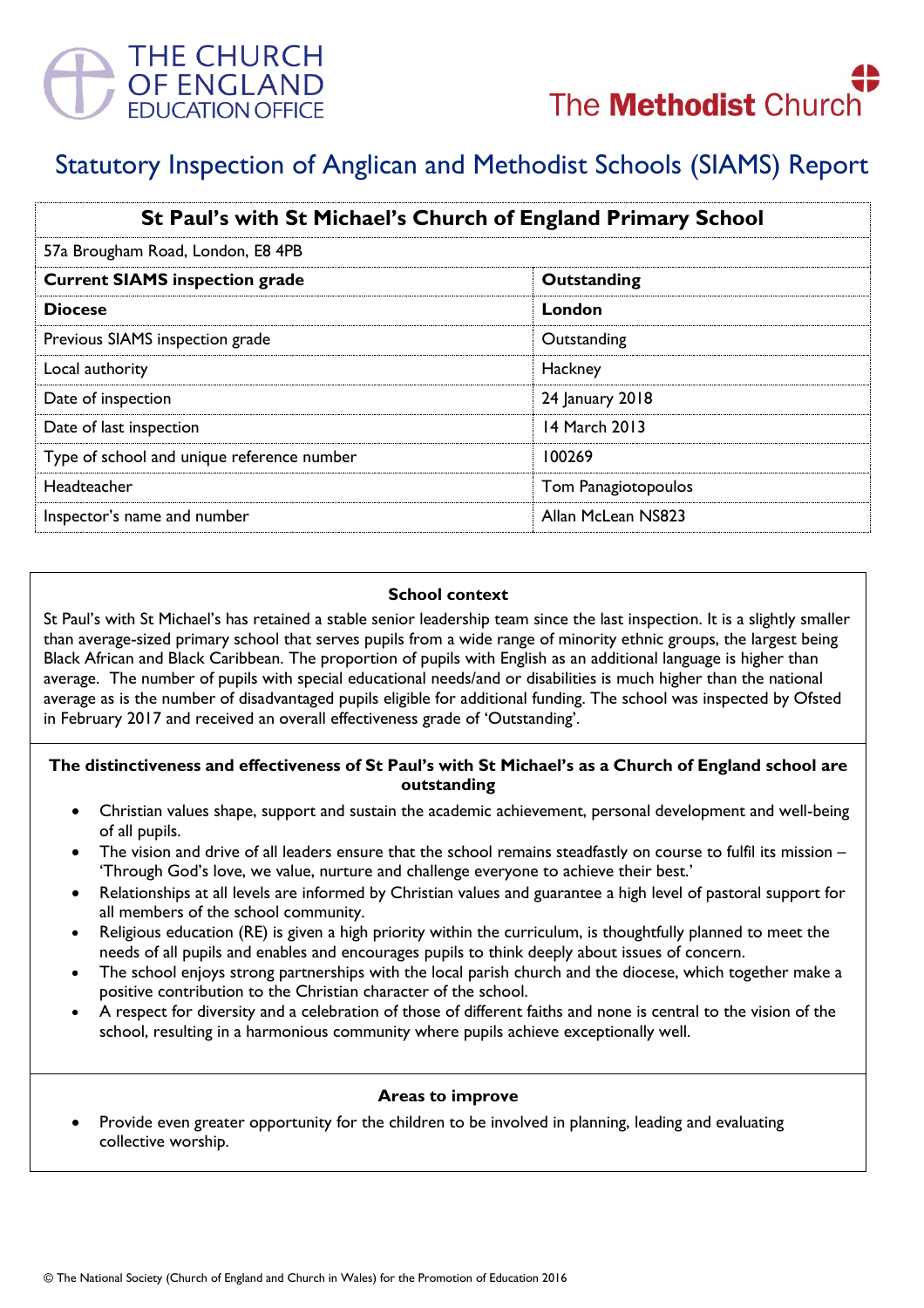### **The school, through its distinctive Christian character, is outstanding at meeting the needs of all learners**

The school has developed a clearly defined vision and mission statement alongside a set of values which are firmly embedded in the life of the school. Explicit Christian values permeate every aspect of the school, creating an ethos that enables pupils to achieve academic standards and progress that are above national expectations. The school's Christian values are clearly and creatively displayed in every classroom and throughout the school. They are well known and clearly articulated by all of the school community. As one child reflected on the value of 'hope' he stated, 'Hope is an anchor for the soul, firm and secure. Our values explain everything we do in our school and guide us in how to think and how to behave towards one another.' Christian values inform all decisions regarding policy and practice and underpin the relationships between all members of the community.

All those involved in the school communicate high expectations and aspirations for every child in this diverse community where levels of deprivation are indicated to be some of the highest in the country. This is seen both in the strong progress pupils make, and in their preparation as life long learners. The relationships between all members of this school community are excellent. They are characterised by mutual respect and a genuine sense of a shared set of values regardless of religion. At the heart of these relationships are the school's values of forgiveness, hope, endurance, thankfulness, compassion and peace. Pupils are able to make clear links between these values and the choices they make. The school assists the children in developing a deeper knowledge and understanding of their role as global citizens. Links to charities locally are connected with the charitable work of the parish church. The school also receives letters from children in Angola through a charitable organization 'Build Africa'.

Pupils' spiritual development is excellent. Pupils respond with sensitivity and maturity to collective worship. The links between RE and aspects of the curriculum focused on 'mindfulness' have been extremely well developed in order to provide children with high quality opportunities to reflect on the 'big questions'. Pupils respond reflectively to challenging and practical questions such as 'How do you live your life through hope and how is this different to a wish?' Themes such as this are followed through during collective worship.

Religious education plays an important role in its contribution to the Christian character of the school. Pupils have an excellent knowledge of the Christian faith that makes a significant contribution to their moral and social development. Pupils have developed a clear understanding that Christianity is a world faith in the context of a diverse society. They enjoy the good opportunities which they have to learn about religions and faith communities and demonstrate a deep respect for one another, regardless of faith or cultural background. The RE curriculum, together with the daily act of worship, ensure that pupils understand the roots of the values within the Christian faith.

## **The impact of collective worship on the school community is outstanding**

Worship makes a positive impact on all aspects of school life. Pupils recognise that distinctively Christian worship is at the heart of St Paul's with St Michael's. They readily describe how it is the cornerstone for all that the school does and reinforces their knowledge and understanding of the place of Jesus Christ within the Christian faith. They also describe how certain themes guide them in their own lives. Parents comment on how collective worship has an impact on the way their children relate to adults and other children: 'They use empathy and respect to sort out their problems. It has a positive impact in the way my daughter deals with every day problems or concerns. It provides a clear guiding structure to their lives.' The worship is very well planned through the year and relates well to both the church calendar and the school's Christian values. Children take an active leadership role during collective worship in class and in special services held at the church. These opportunities should now be extended further into other acts of collective worship alongside a more systematic form of evaluation.

Leaders ensure that worship covers a broad range of Christian themes with a strong emphasis on the school's Christian values and on key Christian festivals. This enables pupils to have a very good understanding of the nature of worship, the Christian faith and Anglican traditions and practice. Pupils speak very positively about the impact of special services such as the Eucharist. All members of staff attend collective worship and parents are also invited, thus reinforcing its importance to the whole community. Worship is led weekly by the vicar and curate of St Michael & All Angels church, providing different forms of Anglican worship, reflected in the use of liturgy and hymns. Each act of worship is distinctly Christian in character, seeks to deepen the children's theological understanding and provide pupils and staff with time to reflect on how it will impact on their daily lives. This, together with the prominent place of prayer across the school ensures that worship is a spiritual experience of real significance. Prayer happens at least twice a day in classrooms, prayer boxes are available for pupils throughout the school and these prayers are used effectively to support collective worship. Worship allows pupils the opportunity to begin to